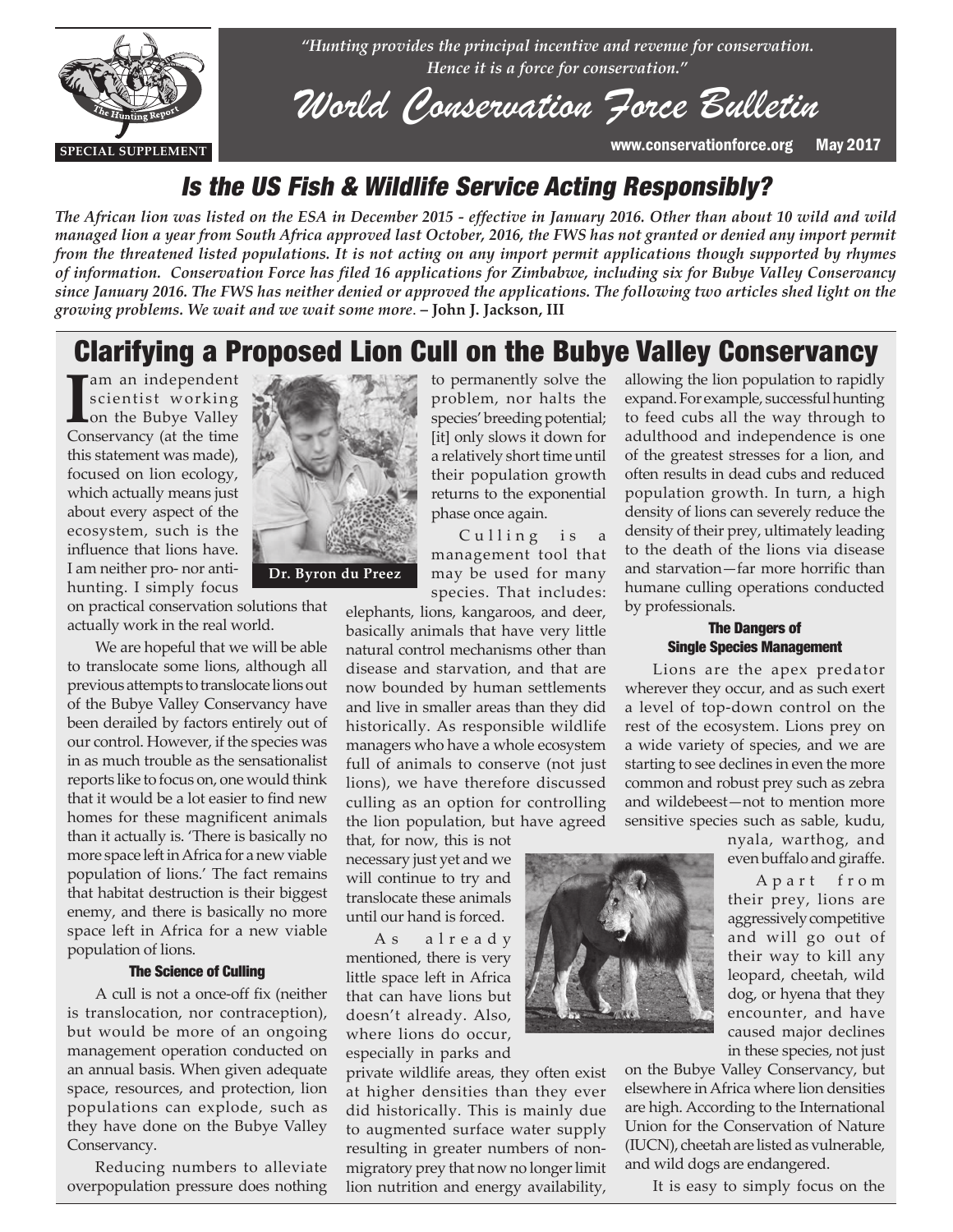#### *World Conservation Force Bulletin*

number of lions remaining in Africa that has fallen steeply over the last century from ~100,000 to ~20,000 today, but which is directly linked to the reduction in available habitat. Simply focusing on increasing the abundance of one species at the cost of another cannot be considered a conservation success assuming that holistic conservation for the benefit of the entire ecosystem is the end goal—no matter how iconic that species is. Luckily, lions kill lions, resulting in more lion mortality than any other species—including man on the Bubye Valley Conservancy—and in an ideal world the lion population would level off at a putative carrying capacity where lions control their own numbers (deaths from conflict equal or exceed new births). However, it is possible and probable (man-made water points increase the carrying capacity of — and therefore also the competition and conflict between—all wildlife species) that this would still be at the cost of certain other sensitive species.

Ecosystem stability is related to size (and conversely ecosystem sensitivity is inversely related to size) and smaller

areas need to control their lion numbers a lot more carefully than large areas such as the Bubye Valley Conservancy, which is over 3,000 square kilometers [1,160 square miles]. In fact, small reserves in South Africa alone

culled over 200 lions in total between 2010 and 2012, according to the 2013 report from the Lion Management Forum workshop.

#### Understanding Carrying Capacity

The Bubye Valley Conservancy does not rely on trophy hunting to manage the lion population. I will discuss the economics of hunting in brief. The most recent and robust lion population survey data calculate a current lion population on the Bubye Valley Conservancy of between 503 and 552 lions (it is impossible to get a 100 percent accurate count on the exact lion number — which also changes daily with births and deaths).

Carrying capacity is an extremely fluid concept, and changes monthly, seasonally, and annually depending on all sorts of factors including rainfall, disease (both predator and prey), and economics. It is estimated that 500 lions eat more than US\$2.4 m. each year (meat value calculated at very conservative \$3/ kg–compare that to the price of steak in a supermarket, and then remember that the Bubye Valley Conservancy used to be a cattle-ranching area, and if wildlife becomes unviable, then there is no reason not to convert it back to a cattle ranching area once again).

To give the question of carrying capacity a fair, if necessarily vague, answer, I would personally estimate that the upper carrying capacity of lions on the Bubye Valley Conservancy would be around 500 animals—assuming that they are allowed to be hunted and therefore generate the revenue to offset the cost of their predation.

Remember, lion numbers can get out of hand. And if there was no predation, then thousands upon thousands of zebra and wildebeest and impala would need to be culled to prevent them from over grazing the habitat, leading to

soil erosion, starvation, and disease. The ecosystem is a very complex machine and whether anyone likes it or not, humans have intervened with cities, roads, dams, pumped water, fences, and livestock. The only way to mitigate that

intervention is by further, more focused, and carefully considered intervention, for the sake of the entire ecosystem.

It is important to bear in mind that the wildlife here, and in the majority of other wildlife areas in Africa (hunting areas exceed the total area conserved by Africa's national parks by more than 20 percent), does not exist as our, or anyone else's, luxury.

The Bubye Valley Conservancy is a privately owned wildlife area, or to put it another way, it is a business. The fact that it is a well-run business is the reason why it is one of the greatest conservation successes in Africa, converting from cattle to wildlife in 1994 (only 22 years ago) and now hosting Zimbabwe's largest contiguous lion population at one of the highest densities in Africa,



John J. Jackson, III

PUBLISHER Barbara Crown

Copyright ©2017 by UnivOps Holdings, ISSN 1052-4746. This bulletin on hunting-related conservation matters is published periodically free of charge for subscribers to The Hunting Report, 12182 SW 128 Street, Miami, FL 33186. All material contained herein is provided by famed wildlife and hunting attorney John J. Jackson, III with whom The Hunting Report has formed a strategic alliance. The purpose of the alliance is to educate the hunting community as well as pro-advocacy of hunting rights opportunities. More broadly, the alliance will also seek to open up new hunting opportunities worldwide and ward off attacks on currently available opportunities. For more information on Conservation Force and/or the services available through Jackson's alliance with The Hunting Report, write:

Conservation Force 3240 South I-10 Service Road West, Suite 200 Metairie, LA 70001 Tel. 504-837-1233 Fax 504-837-1145 www.ConservationForce.org

For reprints of this bulletin or permission to reproduce it and to inquire about other publishing-related matters, write:

The Hunting Report 12182 SW 128 Street Miami, FL 33186 Tel. 1-800-272-5656 Fax 305-253-5532

*Remember to favor Conservation Force's Corporate Sponsors:*



*The leaders in their fields.*

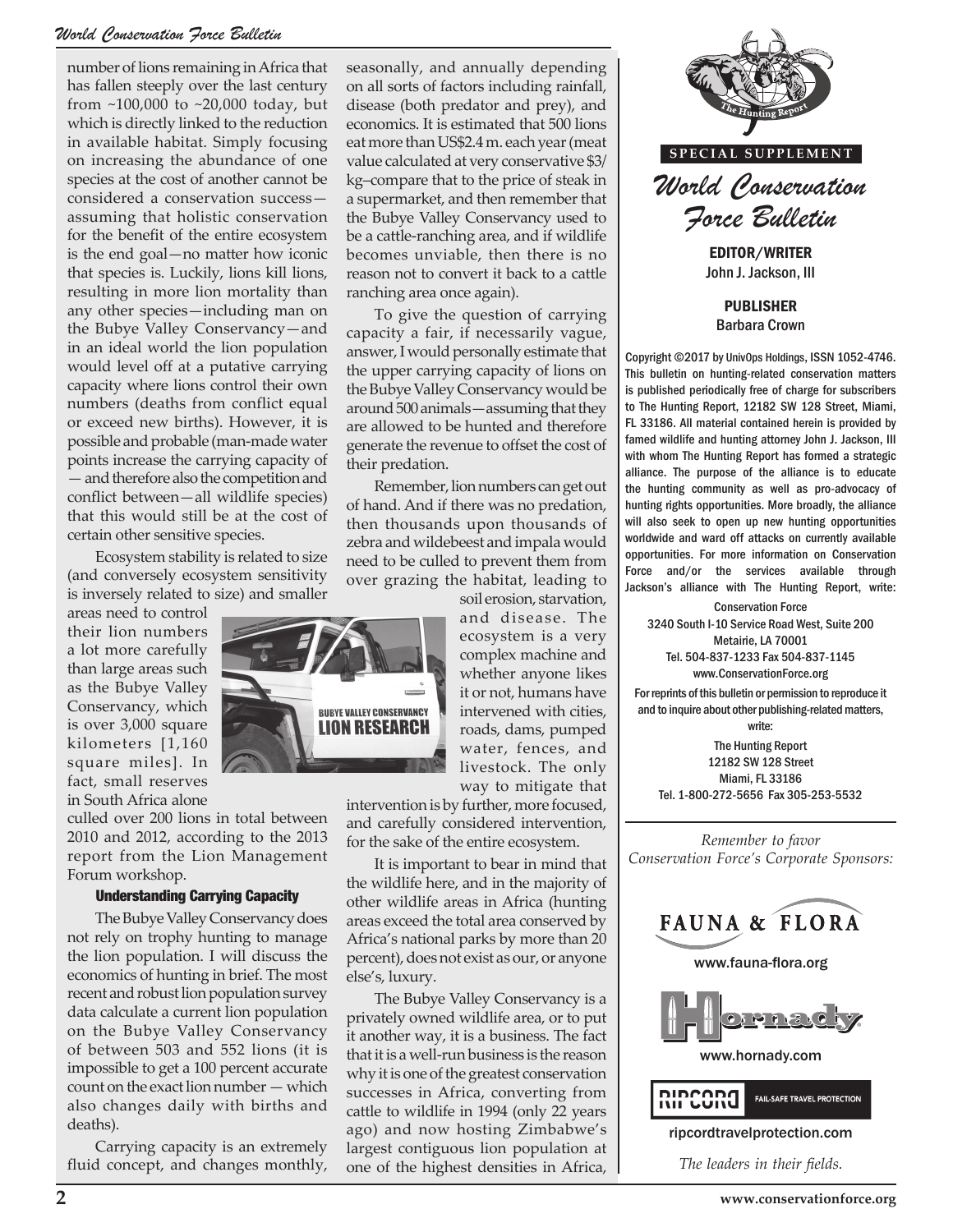**SPECIAL SUPPLEMENT TO THE HUNTING REPORT**

as well as the third largest black rhino population in the world (after Kruger and Etosha).

This is only possible because it is a business, and is self-sufficient in generating the funds to maintain fences, roads, pay staff, manage the wildlife, pump water, and support the surrounding communities—all extremely necessary factors involved in keeping wildlife alive in Africa. *Dr. Byron du Preez was Project Leader at Bubye and member of WildCRU at an earlier stage. He initially made this statement for*  National Geographic*.*

## Strategies to Effectively Handle the Next Cecil

**Walter Palmer** killed a lion bestowed with a name—Cecil. For a while, much of the hunting world, particularly hunting iconic African big game, imploded as if into a death star. For months people uninformed about lion hunting, who never heard of the Hwange Game Park and who couldn't find

Zimbabwe on a map if their fat-free soy lattes depended on it, issued death threats on social media, threatened the person and business of the hunter, condemned much of hunting with broad-brush swipes and raised fortunes for predatory opportunistic animal activist groups.

Drenched in ignorance, energized by a luscious sense of moral superiority and the need to feel good, they were unmoved by the damaging consequences their demands would have inflicted. Unleashing a flash mob of hate, death threats and physical intimidation, they illustrated their deceit in purporting to value life. Another Cecil-esque event will occur again, either by the act of a hunter or by an event orchestrated by an anti-hunter in a propaganda hit. We must be prepared to mobilize factual and rhetorical defenses for that next event. I offer eight strategies for crafting our defenses.

#### Strategy 1: Understand the Moral and Intellectual Terrain

We are in a defensive asymmetrical war against people and organizations that do not value reason, logic or consequences. Indeed, reason, logic and consequences are an anathema to anti-hunting people and organizations. Ignorance is a virtue for it facilitates self-righteousness. Hunters tend to see defending hunting and conservation as a high-minded chess game, winnable by reasoned strategy. Consequently,



hunters over-value truth and facts. We tend to see the battle through a narrow lens. This small aperture stifles a comprehensive understanding of hunting's opponents. We tend to ignore the complexity of human nature; its narcissism and need to feel morally superior, its cowardice, its lust for easy solutions, the

avoidance of pain and the pervasiveness of predatory opportunistic greed.

Our opponents operate on a more primal and effective level. They see anti-hunting in terms of power and the opportunity to advance anti-human and anti-conservation ideologies. Hunters value the research of South Africa's Ron Thomson and are motivated by the stirring speeches of Shane Mahoney and the narratives of Craig Boddington. The anti-hunters disregard them totally. In his Four Quartets, T. S. Eliot wrote that "Human kind cannot bear very much reality." Eliot is partially correct. Often human kind does not care much about reality. Reality impedes their ideological advancement. The anti-hunters grasp this fundamental truth; the hunting community does not. Our failure to grasp this point jeopardizes our ability to effectively refute the anti-hunters.

#### Strategy 2: Use Social Media More Effectively

We know a picture is worth a thousand words and that a lie travels around the world before the truth gets out of bed. Social media has exposed several undesirable qualities of the hunting community: its aloofness from reality, its complacency, its inability to present a unified front and, worse, its lack of confidence. For example, powerful forces in the hunting community turned on Palmer before the facts were known.

The new media era battle space is complex. We must be willing to

fight fire with fire, as the expression goes. We must show the vile wires, snares and traps poachers use and the resultant loathsome injuries they inflict on animals. We must highlight the consequences of children with unclean water and food deprivation. Show the decapitated rhinos with a subtitle screaming: "This is what hunting bans cause!" We should have illustrated the vulgar immorality of the self-satisfied somber-faced American woman arrogantly carrying a sign "I am Cecil," attempting to parasitically leach morality from the Charlie Hebdo slaughter in Paris. We must show the images; employ powerful iconography and trenchant rhetoric. We must change the social media paradigm!

#### Strategy 3: Shed our Delusions:

I attended the annual meeting of African Professional Hunters Association at the 2017 SCI convention. Wonderful dedicated all! However, one statement troubled me. Citing Cecil, an attendee said that "that the world will not tolerate unethical behavior." I disagreed. There is no world in any unified sense, I said. Moreover, the world is incapable of distinguishing ethical from unethical behavior. Indeed, the Cecil event proved my point rather than the speaker's. Additionally, this so-called world has no interest in ascertaining ethical behavior or supporting it. A hunting community, I argued, that seeks to appease 'the world' and which acts upon the belief that the world will embrace hunting if hunters are universally ethical is doomed to commit suicide.

It is delusional to believe that the organized anti-hunting advocates well-funded animal organizations and European and American NGOs will come to accept elephant, rhino, leopard hunting and remove bans on trading ivory and rhino horn if only they knew the facts. This thinking is self-destructive. It is idiocy. They know